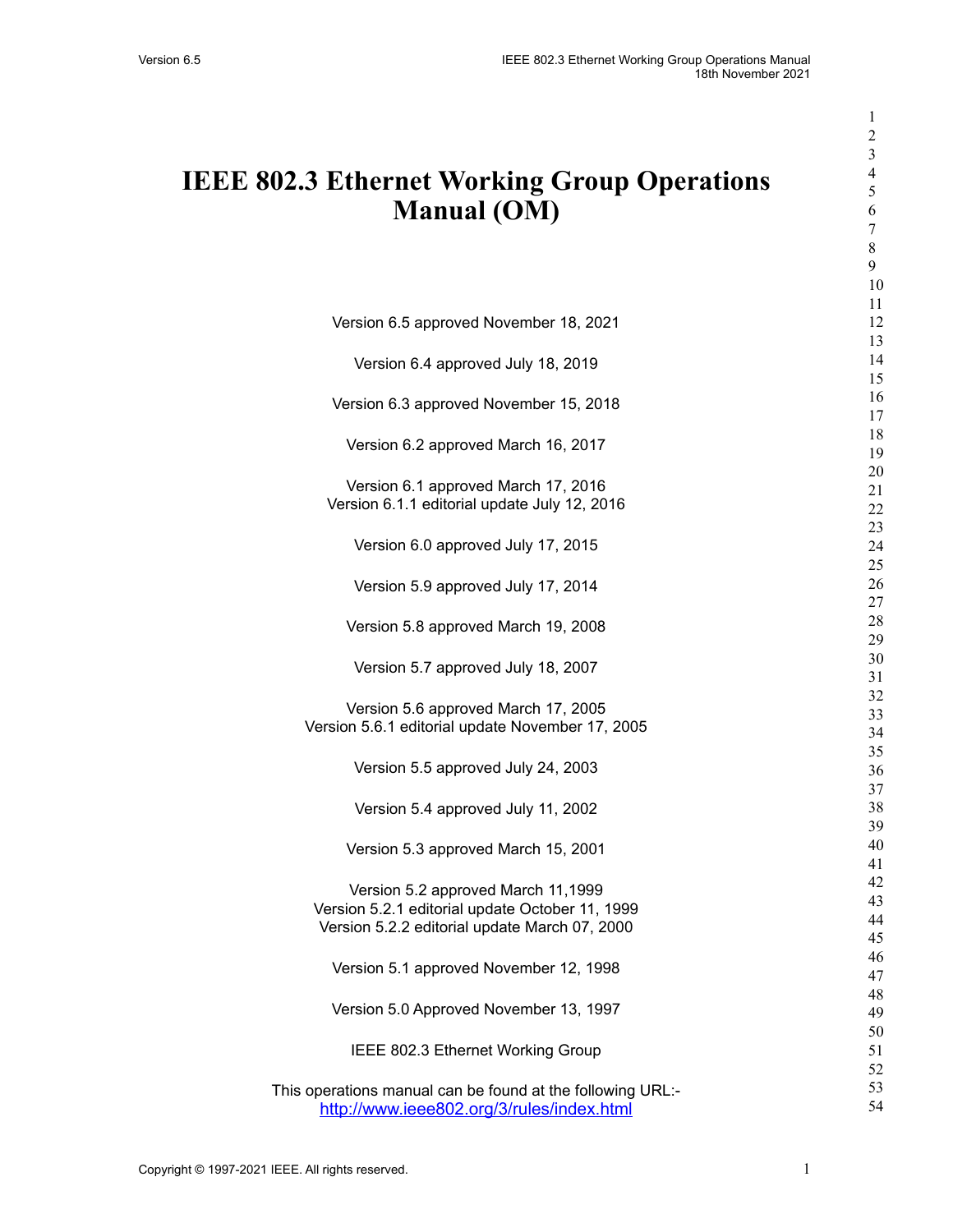$\,1\,$ 

# **Contents**

|  | 3.4.3 |  |
|--|-------|--|
|  |       |  |
|  |       |  |
|  |       |  |
|  |       |  |
|  |       |  |
|  |       |  |
|  |       |  |
|  |       |  |
|  |       |  |
|  |       |  |
|  |       |  |
|  |       |  |
|  |       |  |
|  |       |  |
|  |       |  |
|  |       |  |

 $48\,$ 49  $50\,$ 51  $52\,$ 53 54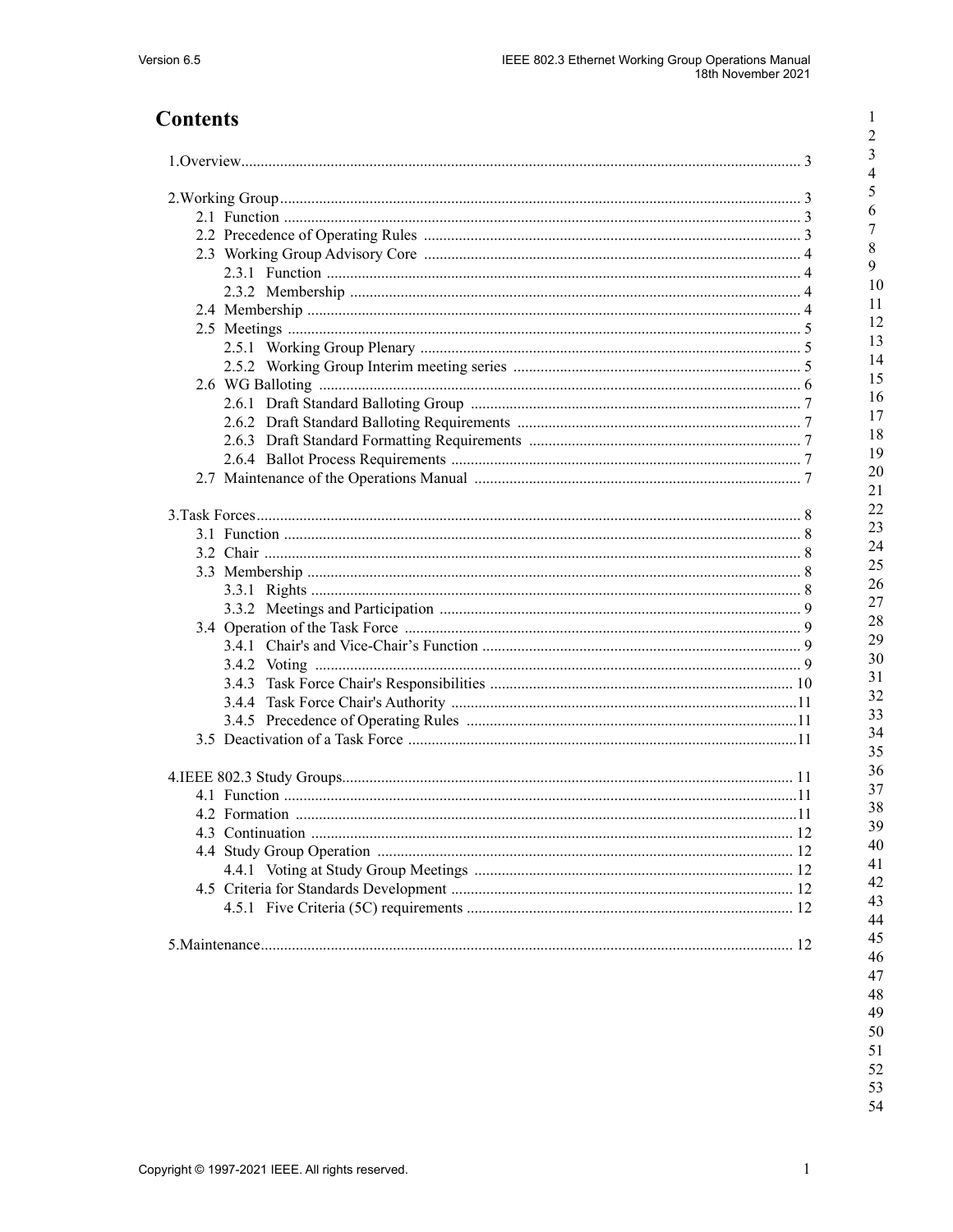# **References**

<span id="page-2-0"></span>

| [1] IEEE 802 LAN/MAN Standards Committee (LMSC) Working Group (WG) Policies and Procedures                                          |
|-------------------------------------------------------------------------------------------------------------------------------------|
| $(P\&P)$                                                                                                                            |
| http://www.ieee802.org/devdocs.shtml                                                                                                |
| [2] IEEE 002 LAMAAM $Q_{\text{true}}$ deal of $Q_{\text{true}}$ (LMCC) $Q_{\text{true}}$ is $M_{\text{true}}$ ( $Q_{\text{true}}$ ) |

<span id="page-2-1"></span>[2] IEEE 802 LAN/MAN Standards Committee (LMSC) Operations Manual (OM) <http://www.ieee802.org/devdocs.shtml>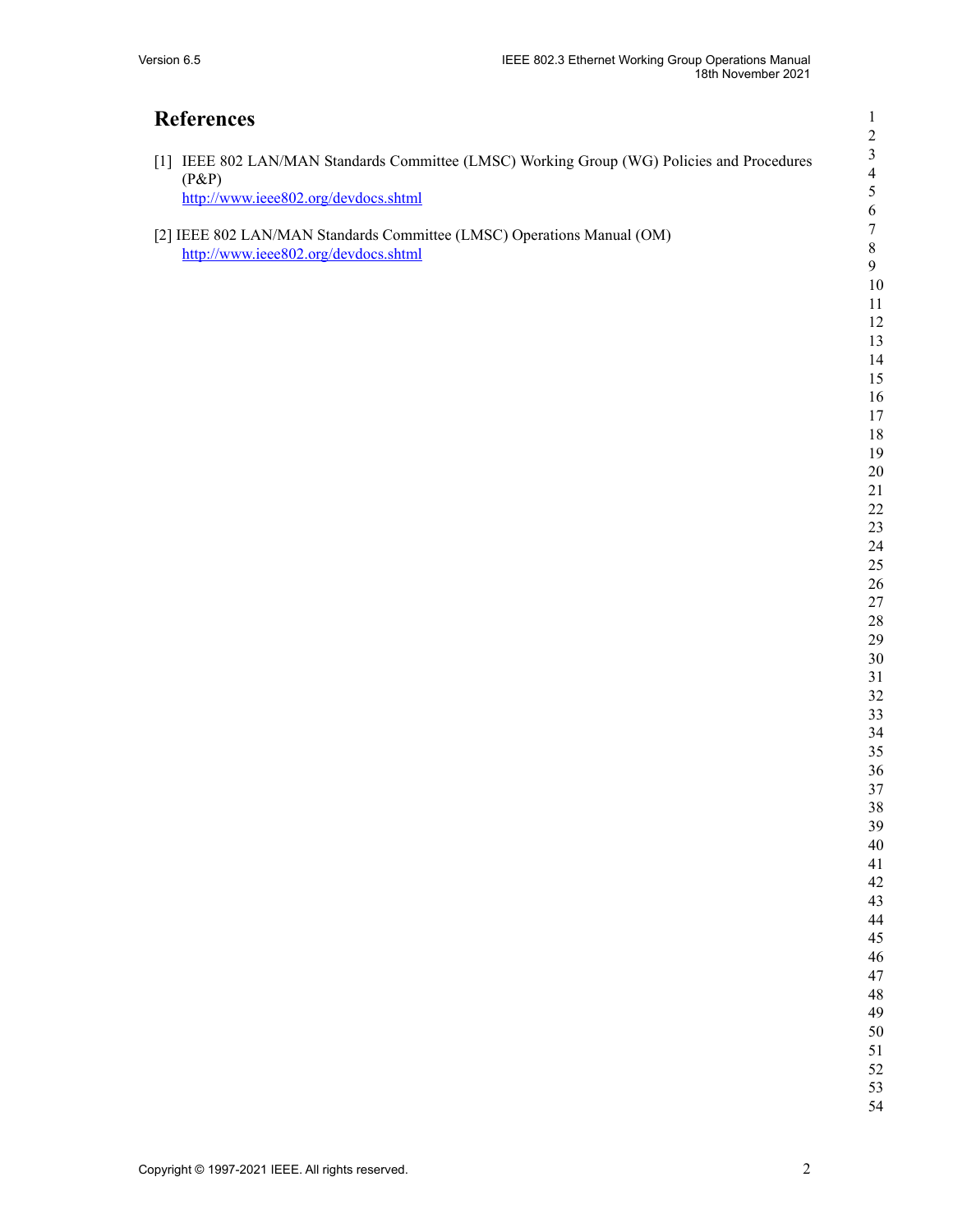## <span id="page-3-0"></span>**1. Overview**

The IEEE 802.3 Ethernet Working Group (WG) is responsible for developing the Standard for Ethernet under the auspices of the IEEE 802 LAN/MAN Standards Committee (LMSC). The WG is one of several working groups reporting to the LMSC Executive Committee (EC). The WG operates under the IEEE 802 LMSC WG Policies and Procedures (P&P) [\[1\]](#page-2-0).

The LMSC is directed by the LMSC EC. The LMSC EC serves as the EC for both the sponsor ballot groups as well as the Standards Development Groups. LMSC has been divided into Working Groups, Technical Advisory Groups and, on a temporary basis, Executive Committee Study Groups to standardize technologies applicable to local and metropolitan area networks. See [Figure](#page-3-4) 1



**Figure 1 — LMSC Organizational Structure**

## <span id="page-3-4"></span><span id="page-3-1"></span>**2. Working Group**

## <span id="page-3-2"></span>**2.1 Function**

The WG is chartered to maintain and revise the Ethernet standard, develop new Ethernet standards in a reasonable time frame, forward these standards to ISO/IEC JTC1 SC6, and maintain liaisons with other groups within the LMSC and other relevant standards development organizations.

Standards efforts are carried out under Project Authorization Requests (PARs) approved by the IEEE-SA Standards Board and assigned to the WG. Since the scope of standards work which comprises WG activity is widely dispersed in time, technology and structure, individual standards activities within the WG are, at the discretion of the WG, carried out by Task Forces (TF) operating under, and reporting to, the WG. A TF may in turn create Sub-Task Forces as necessary to accomplish the work of the TF. The WG activities are administered by the WG Chair who is assisted in this task by the Working Group Advisory Core (see [2.3\)](#page-4-0).

The structure of the WG is illustrated in [Figure](#page-4-4) 2.

## <span id="page-3-3"></span>**2.2 Precedence of Operating Rules**

The rules governing WG functions, responsibilities of WG officers, WG membership, WG meetings, etc. are provided by the IEEE LMSC WG P&P [\[1\]](#page-2-0) and the hierarchy of rules contained therein. These rules are included in this document by reference and are not reproduced here. However the reader is encouraged to become familiar with these rules in addition to the rules provided in this document. If this operations manual 1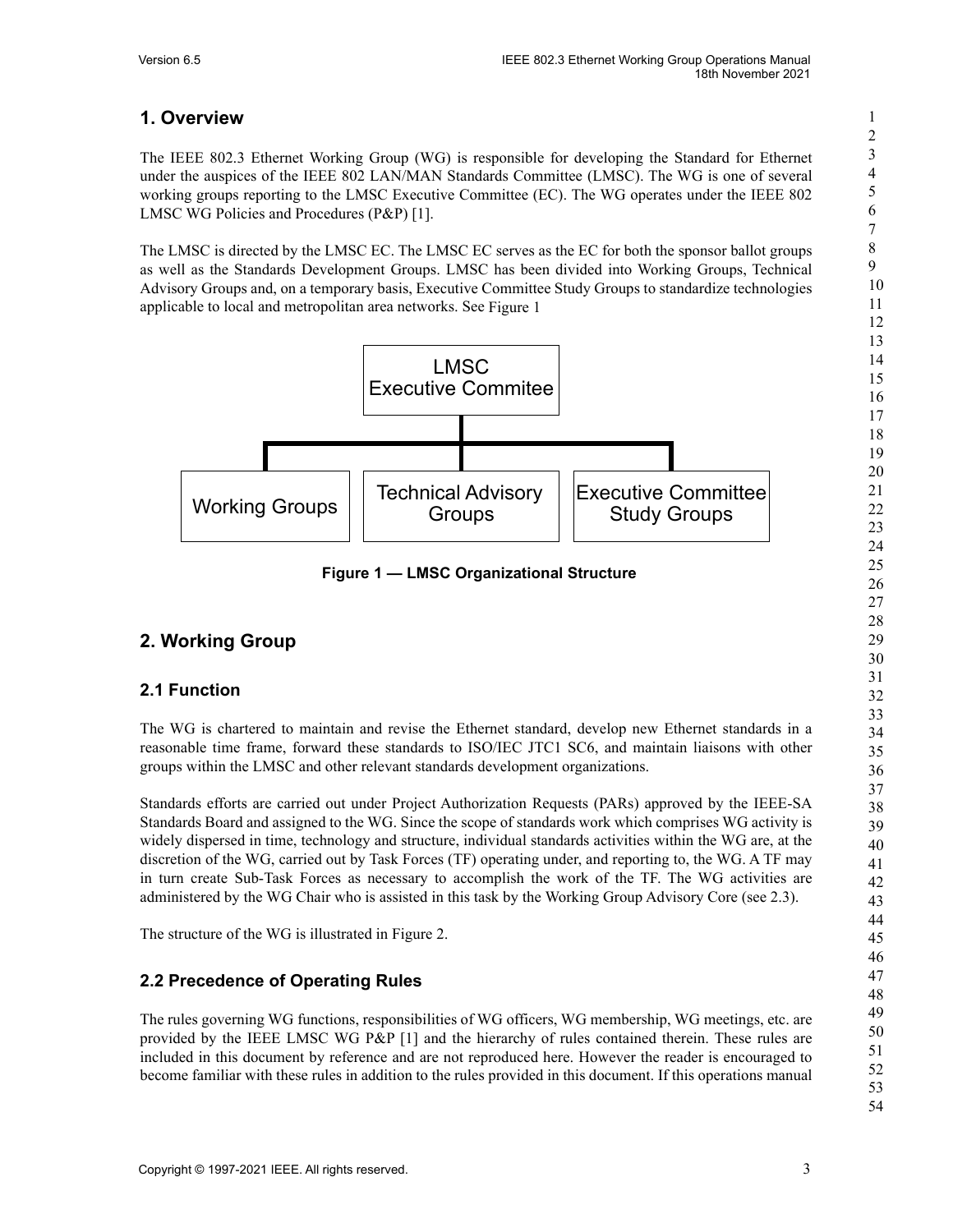

- <span id="page-4-4"></span><span id="page-4-1"></span><span id="page-4-0"></span>b) Overseeing WG, TF and SG operation to see that it is within the scope of WG.
- c) Examining TF draft standards proposed for submission to WG ballot.
- d) Considering complaints of TF and SG members and their resolution at the Plenary, TF and SG.
- e) Managing WG logistics, e.g. concurrent TF and SG meetings, etc.
- f) Act as the WG EC for treasury matters (see [\[2\],](#page-2-1) 15.1).

#### <span id="page-4-2"></span>**2.3.2 Membership**

Membership of the WG AC is composed of, at least, the following WG officers:

- a) WG Vice-Chair.
- b) Executors (e.g., Recording Secretary).
- c) Task Force Chairs.
- d) Study Group Chairs.

## <span id="page-4-3"></span>**2.4 Membership**

The rules and procedures governing WG membership including establishment, retention, loss and rights are contained in the IEEE LMSC WG P&P (see ref [\[1\]](#page-2-0), 4.0).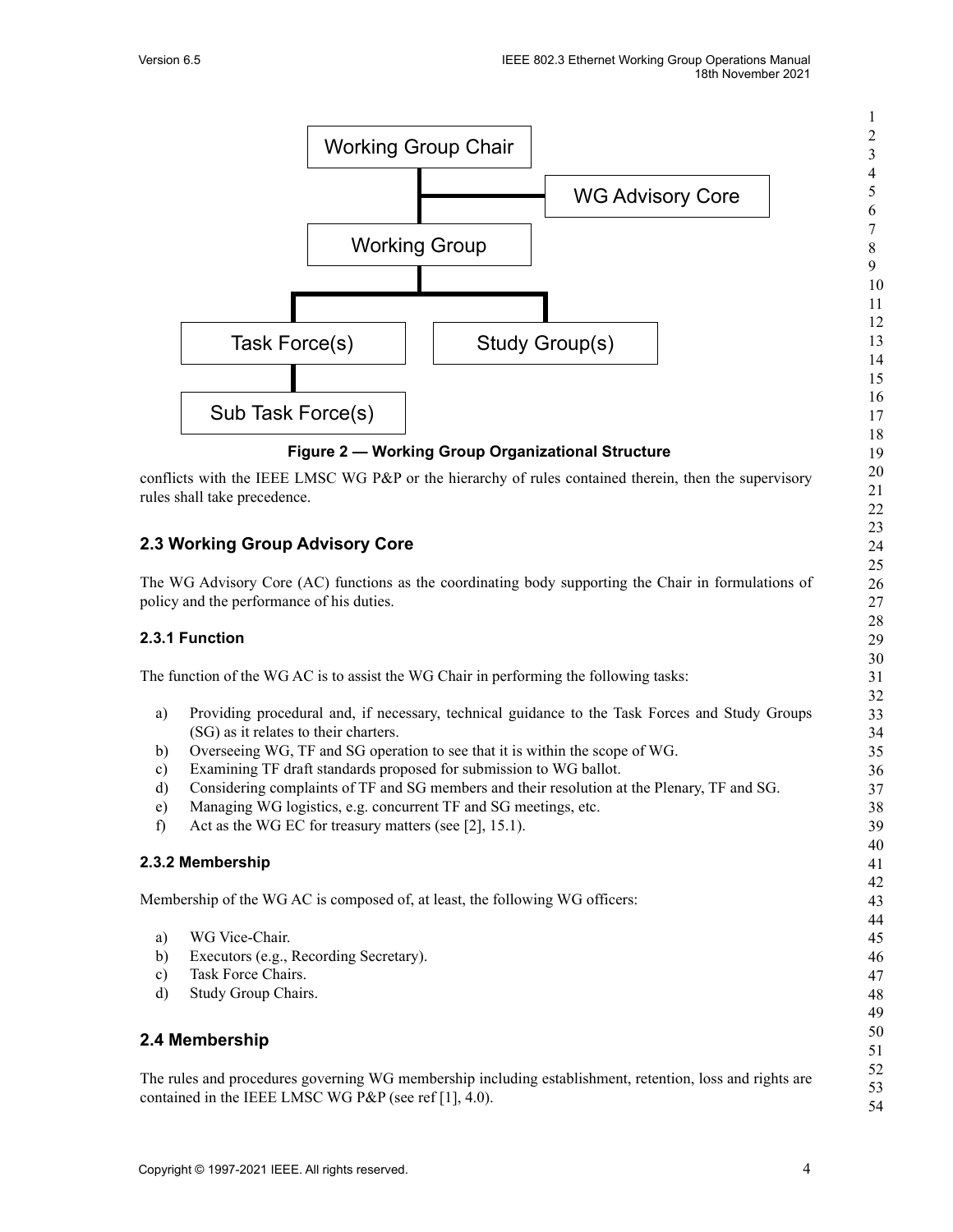The following additional requirements are imposed within the WG:

- a) TF and SG meetings that are less than two days in duration or that take place adjunct to and colocated with the plenary meeting cannot be used to count towards establishing nor retaining voting rights.
- b) A SG meeting may only count toward establishing or retaining voting rights if it is co-located with another IEEE 802.3 Task Force meeting.
- c) To establish voting rights participants must request to become a voter during a WG Opening or Closing plenary meeting when additions to the voter list are solicited by the Chair from the "Potential Voter" list.
- d) To establish and retain voting rights participants must record and maintain valid contact information in the WG database. All acknowledgements and information required by the IEEE Standards Association (e.g., Employer and Affiliation) shall also be provided and current.

### <span id="page-5-0"></span>**2.5 Meetings**

The WG meets during a WG plenary and may also meet during a WG interim meeting series.

#### <span id="page-5-1"></span>**2.5.1 Working Group Plenary**

The WG plenary is a meeting of individuals interested in developing and maintaining Ethernet standards. The WG plenary is conducted three times a year as part of the LMSC plenary meetings. A typical schedule for meetings during a plenary week is shown in [Figure](#page-6-1) 3. Occasionally there are TF meetings during the Executive committee meeting on Monday morning and/or the weekend preceding the plenary.

The WG plenary is open to all registered LMSC attendees. To be registered, the attendee must pay the registration fee for that LMSC Plenary week.

The Plenary is conducted by the WG Chair or the Chair's designated delegate. The WG Opening plenary meeting will include the presentation of the following information:

- a) The hierarchy of rules.
- b) The agenda (which was distributed earlier) including any items requiring a vote.
- c) The roll of current voters.

The function of the plenary meetings is to gather and disseminate information and take action including the following:

- a) Status reports from the Task Forces and Study Groups.
- b) Liaison reports from other standards organizations, other LMSC WGs and TAGs.
- c) Reports on schedules for future Plenary meetings.
- d) Announcements and general news.
- e) Vote on such matters that may be brought before it such as recommendations of its Task Forces and the election of WG officers.
- f) Make recommendations for EC action with respect to standards projects, LMSC and liaison matters.
- g) Calls for interest in new work items.
- h) Call for patents

#### <span id="page-5-2"></span>**2.5.2 Working Group Interim meeting series**

A Working Group interim meeting series is a meeting series at which all Task Forces and Study Groups meet and at which the Working Group may meet to consider actions. The WG Chair determines, taking into

52 53 54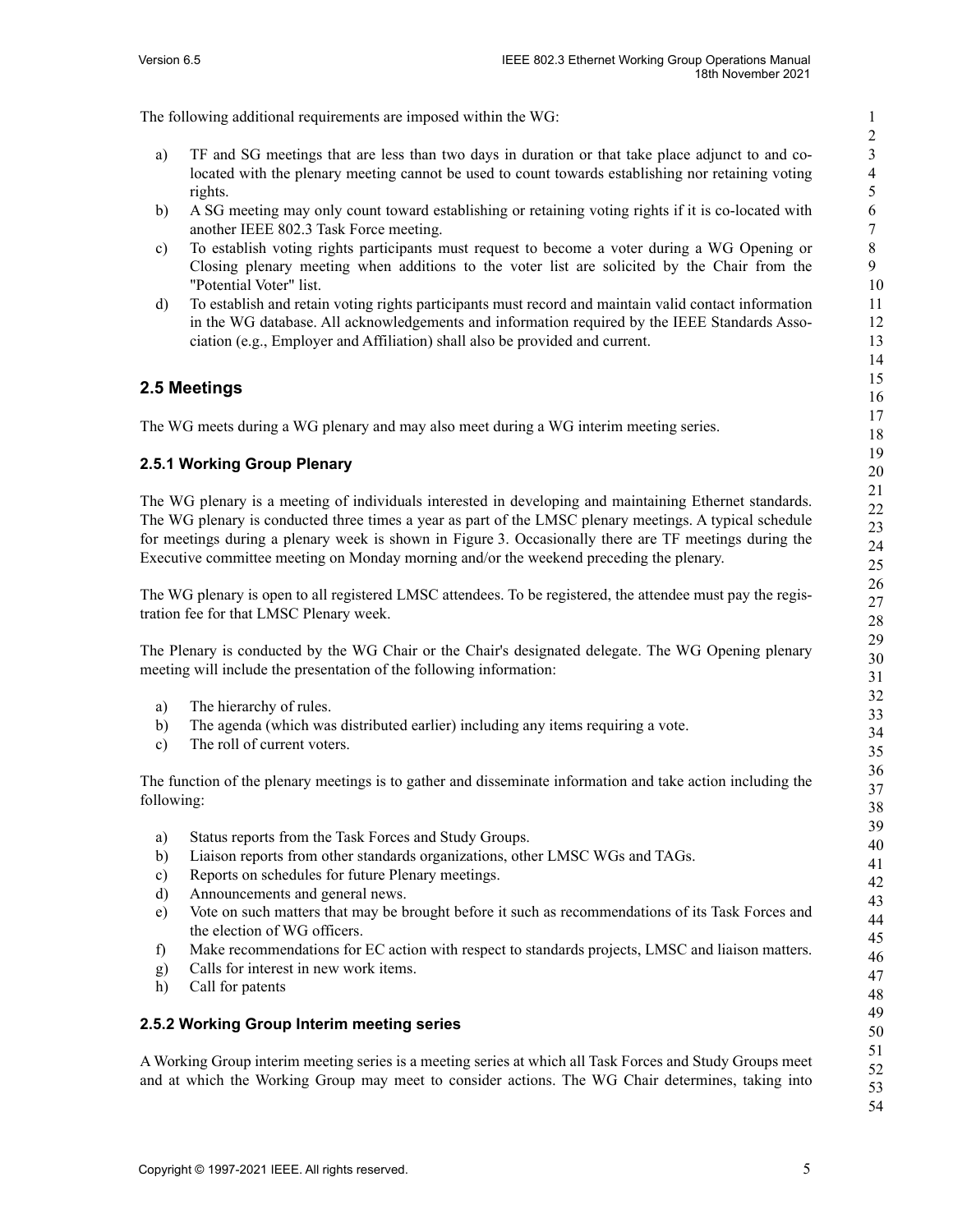

NOTE 1 - The social is a time place holder and not requirement of the plenary week.

**Figure 3 — Typical Working Group meetings during LMSC Plenary week**

<span id="page-6-1"></span>account the status of a Task Force or Study Group, if a meeting of the Task Force or Study Group is not required.

An IEEE 802.3 Working Group face-to-face interim meeting shall only occur at an IEEE 802.3 interim meeting series.

Task Forces and Study Groups may arrange additional interim meetings outside of a Working Group Plenary or interim meeting series.

## <span id="page-6-0"></span>**2.6 WG Balloting**

A draft must successfully pass a WG letter ballot (conditional approval excepted) before it can be can be forwarded to the Executive Committee for approval for Sponsor Group voting. The rules and procedures governing WG letter ballots, comment resolution, and recirculations are contained in the IEEE LSMC WG P&P (see [\[1\]](#page-2-0), 11.0).

The following additional requirements are imposed within the WG.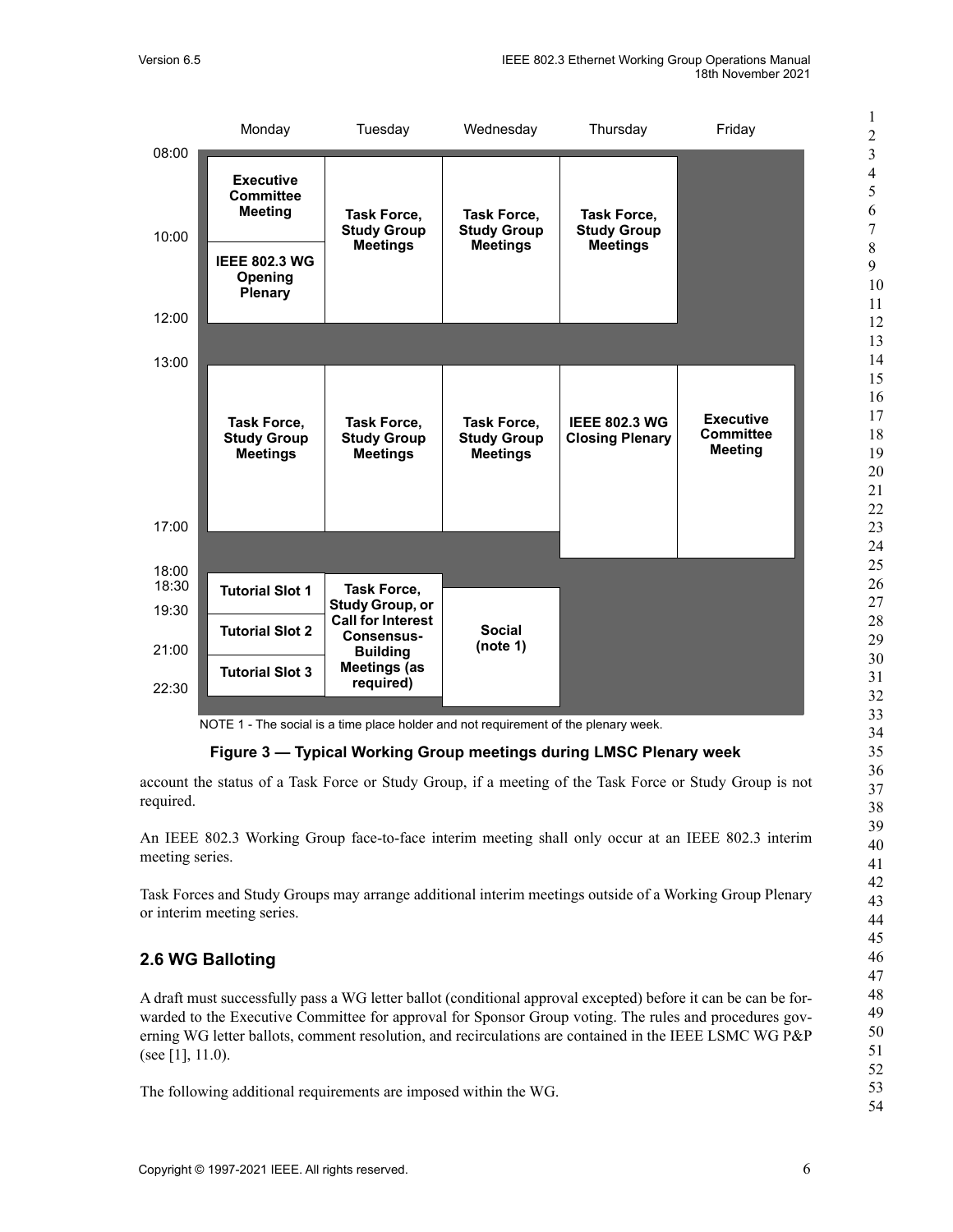### <span id="page-7-0"></span>**2.6.1 Draft Standard Balloting Group**

The WG balloting group consists of all voting members of the WG as of the close of day the ballot package distribution was completed as determined by the WG Chair.

#### <span id="page-7-1"></span>**2.6.2 Draft Standard Balloting Requirements**

Before a draft is submitted to WG letter ballot it shall in addition have met the following requirements:

- a) It must be complete with no open technical issues.
- b) It must be made available for pre-view by the membership at least 10 days prior to the Working Group meeting where the draft will be considered. If any changes are made to the draft after it was made available for pre-view, the changes shall be presented for review prior to the vote for approval to go to WG ballot.
- c) It must be formatted according to the IEEE style selected by the WG Chair. This style will be selected to minimize the editorial work required for publication of the draft.
- d) During a plenary week, it must be approved for submittal to WG ballot at the WG closing plenary.

For the WG letter ballot to be considered valid, abstention rate shall be less than 30%.

#### <span id="page-7-2"></span>**2.6.3 Draft Standard Formatting Requirements**

The draft must be provided to the IEEE in Adobe® Framemaker®. At a minimum this shall be completed prior to the Sponsor ballot however it is preferable that the draft be maintained in this format for its entire life.

#### <span id="page-7-3"></span>**2.6.4 Ballot Process Requirements**

All WG ballots are conducted through electronic means. Initial WG ballots on project drafts shall be a minimum of 30 days in duration (including e-mail time). WG Recirculation letter ballots shall be a minimum of 15 days in duration (including e-mail time). The ballot period may be extended if the volume of balloted material justifies. It is strongly recommended that the period for anticipated ballots be announced at the Working Group meeting where ballot submission is approved.

WG ballots of amendments and corrigenda shall also include access to the approved base standard and any approved amendments and corrigenda in order to provide sufficient information to the ballot group.

#### <span id="page-7-4"></span>**2.7 Maintenance of the Operations Manual**

The Operations Manual is documented by the Vice-Chair and posted in the IEEE 802.3 Ethernet WG web site. Suggestions for improvements should be submitted to the Vice-Chair who will bring them up for discussion at the following plenary.

Proposed changes must be received no later than the night before the WG opening plenary. If there are any proposed changes a meeting will be held to discuss the changes. The changes will then be pre-circulated prior to the next plenary and an announcement will be made at that WG opening plenary that a vote will be taken on the changes at the WG closing plenary (see below).

Proposed improvements shall be in written form and should include: The purpose, objective, or problem the proposed change is intended to address and the specific text of the rule change and the rationale for the chosen text.

1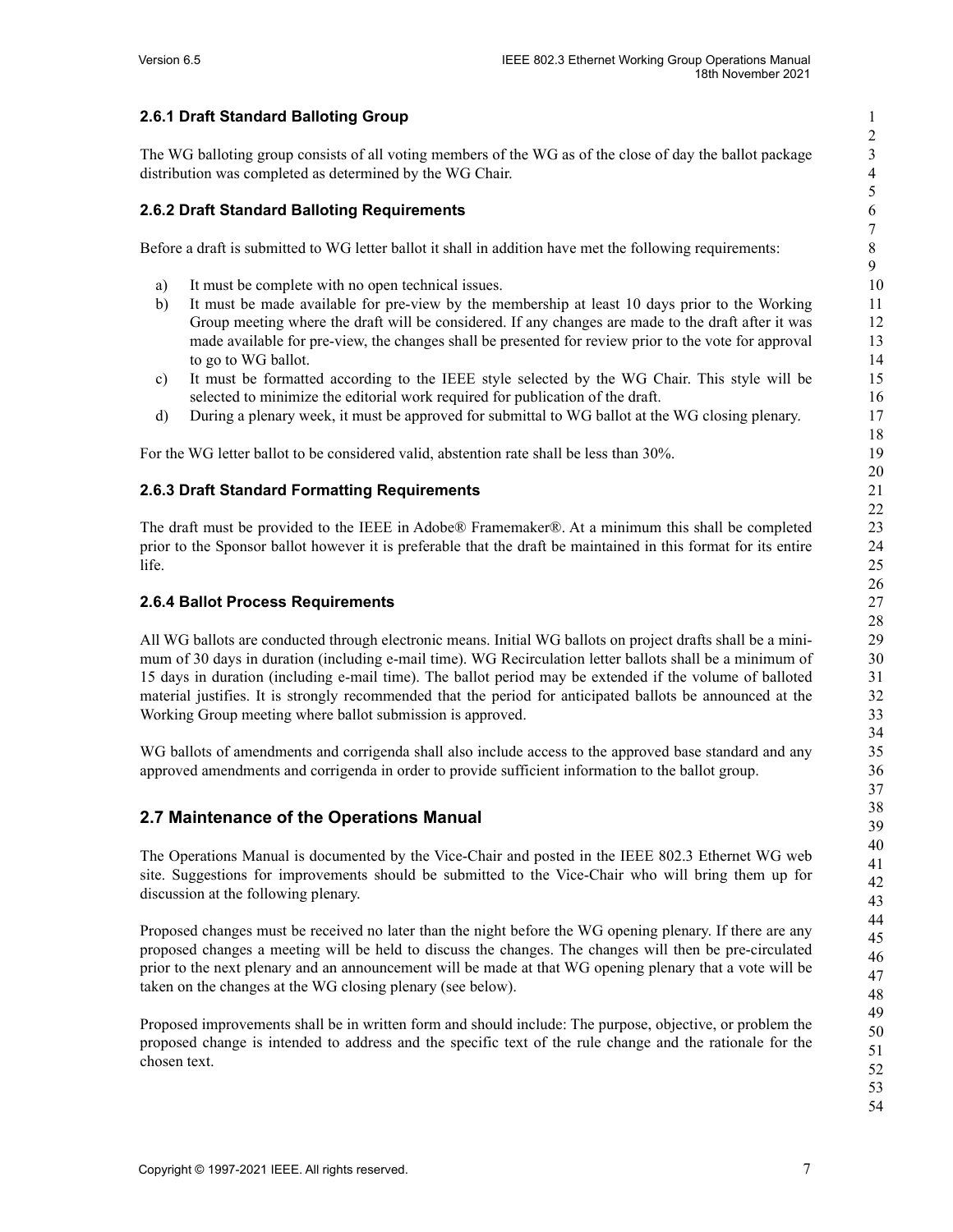Those proposing rule changes are encouraged to seek the advice of any member of the WG AC or other experienced members to help form the wording in a manner appropriate for and consistent with the Operations Manual

The WG OM can be changed by either:

- a) A minimum 75% approval of the sum of attending WG voting members voting "Approve" or "Do Not Approve" taken at the WG closing plenary.
- b) An affirmative WG letter ballot. This ballot shall follow the normal letter ballot requirements (see [2.6.2\)](#page-7-1).

Proposed changes shall be made available for pre-view by the membership by the Monday prior to the plenary week. If a request is made for a letter ballot this request will be discussed and voted on at the closing plenary. A greater than 50% approval of the sum of attending WG voting members voting "Approve" or "Do Not Approve" taken at the closing plenary is required for a change to be sent out for a WG letter ballot. This letter ballot, as with all letter ballots, will count against voting rights. If no such request for a letter ballot is made, or the request fails, the change itself will be voted on at the closing plenary. A motion requesting a letter ballot will take precedence over a motion to approve the changes.

## <span id="page-8-0"></span>**3. Task Forces**

## <span id="page-8-1"></span>**3.1 Function**

The function of the Task Force is to produce a draft standard, recommended practice or guideline. These shall be within the scope of the LMSC, the charter of the WG and under an approved PAR as established by the LMSC EC and approved by the IEEE Standards Board. After the publication by the IEEE of the standard, recommended practice or guideline, the function of the TF is complete and its charter expires (see [3.5](#page-11-2)). It is a function of the WG to maintain published IEEE 802.3 standards (see [Clause](#page-12-5) 5).

## <span id="page-8-2"></span>**3.2 Chair**

The TF is led by a TF Chair. TF Chairs shall be appointed by the WG chair and confirmed by a TF motion that is approved by a minimum 75% majority.

There may be a TF Vice-Chair. A TF Vice-Chair carries out the TF Chair's duties if the TF Chair is temporarily unable to do so or chooses to delegate specific duties. TF Vice-Chairs shall be appointed by the WG Chair and confirmed by a TF motion that is approved by a minimum 75% majority.

## <span id="page-8-3"></span>**3.3 Membership**

The TF Chair may choose to establish TF membership rules if the TF Chair believes it is necessary to ensure that the business of the TF moves forward in an orderly basis. In this case the TF shall follow the same membership requirements and the same voting rules as the WG.

A TF operates by default without membership rules for voting.

#### <span id="page-8-4"></span>**3.3.1 Rights**

The rights of the TF participants include the following:

a) To receive a notice of the next meeting and agenda.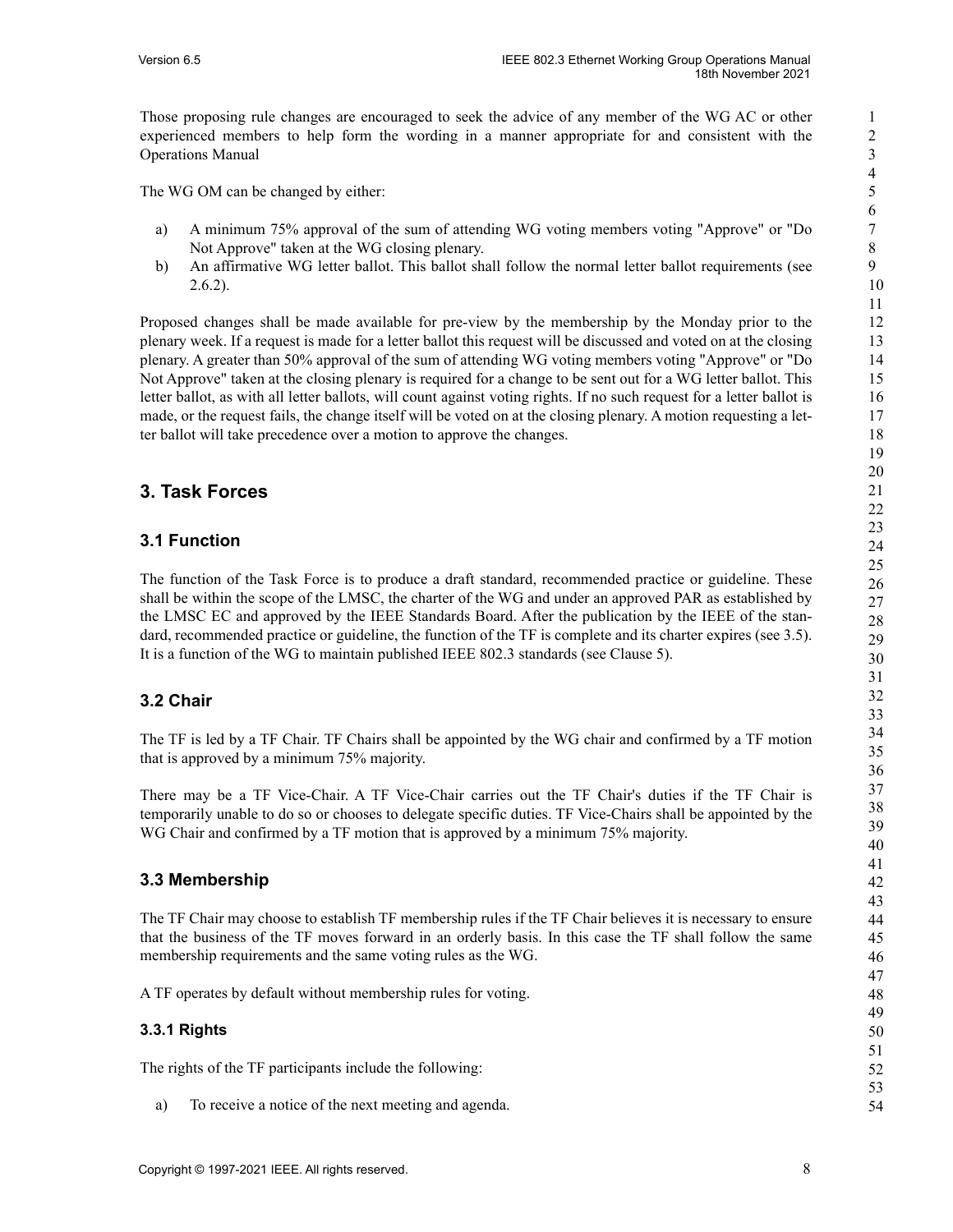- b) To receive a copy of the meeting minutes.
- c) To vote at meetings if present and, if the TF is operating with membership rules for voting, qualified under the voting rules.
- d) To examine all working draft documents.
- e) To lodge complaints about TF operation with any member of the WG AC.

#### <span id="page-9-0"></span>**3.3.2 Meetings and Participation**

All TF meetings are open. Attention is however drawn to the registration requirements for all WG members and observers attending the LMSC Plenary where TF meetings also occur. If the TF Chair has decided to institute membership rules only TF members have the right to participate in the discussions. In this case, the TF chair may grant observers the privilege of participating in discussions.

A TF will normally meet during the week of the LMSC plenary. The WG Chair determines, taking into account TF status, if this plenary week TF meeting is not required. Depending on the work load, interim TF meetings can be held between the LMSC plenary meetings as often as required and agreed to by the TF membership. The intention to hold an electronic TF meeting should be announced at a WG meeting.

The announcement, including an outline agenda shall be sent to the TF reflector. The announcement of a face-to-face TF meeting shall also include as a minimum the date, time, location, host, hotel details, meeting fees and cut-off dates, and travel details if necessary. The announcement of an electronic TF meeting shall also include as a minimum the date, time, and instructions for obtaining access to the electronic TF meeting.

TF meetings that are less than two days in duration, that take place adjunct to and co-located with the Plenary meeting, or that are electronic, do not count towards WG voting rights.

IEEE 802.3 Task Forces may meet jointly at the discretion and agreement of the respective Task Force Chairs and the Working Group chair. Task Forces operating with membership rules for voting (see [3.3\)](#page-8-3) cannot meet jointly.

Motions, other than approval of Joint Task Force meeting agenda and minutes, may only be taken in respect to a project in a joint Task Force meeting with the prior approval of the IEEE 802.3 Working Group.

## <span id="page-9-1"></span>**3.4 Operation of the Task Force**

The operation of the TF has to be balanced between democratic procedures that reflect the desires of the TF members and the TF Chair's responsibility to produce a draft standard, recommended practice, or guideline in a reasonable amount of time for review and approval by the WG. Robert's Rules of Order shall be used in combination with these operating rules to achieve this balance.

#### <span id="page-9-2"></span>**3.4.1 Chair's and Vice-Chair's Function**

The Chair of a TF may decide procedural issues or may put them to a vote of the TF. The TF participants and the Chair decide technical issues by vote. The TF Chair decides what is procedural and what is technical.

If a TF has a TF Vice-Chair, the TF Vice-Chair carries out the TF Chair's duties if the TF Chair is temporarily unable to do so or chooses to delegate specific duties (see [3.2\)](#page-8-2).

#### <span id="page-9-3"></span>**3.4.2 Voting**

There are two type of votes in the TF; votes on motions and votes in straw polls.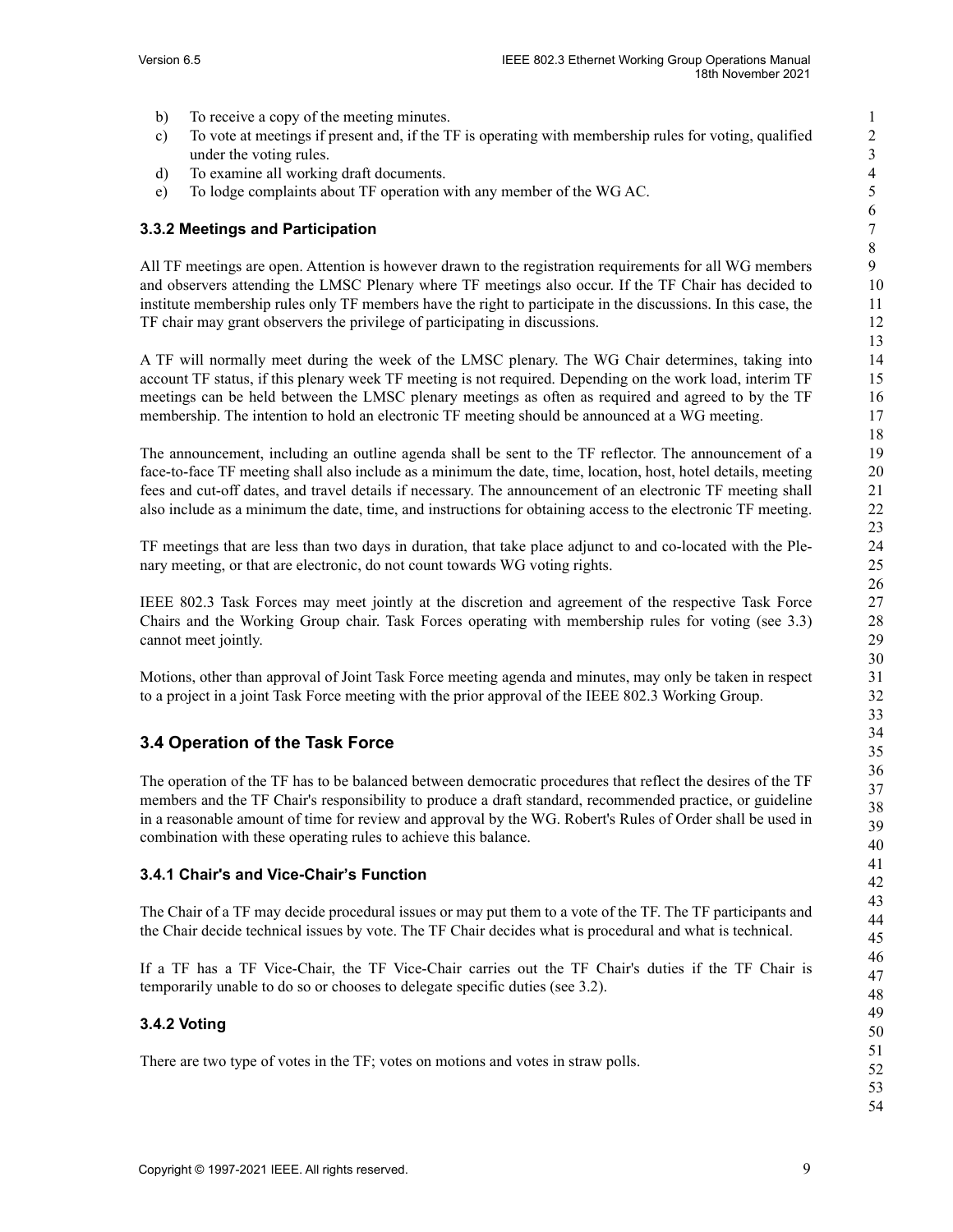In face-to-face meetings where a TF is operating with membership rules for voting (see [3.3](#page-8-3)) only the TF members may make and vote on motions. In face-to-face meetings where membership rules are not in force all TF participants may make and vote on motions, subject only to the provision that they believe that they are qualified to vote on the matter before the TF. Electronic meetings that will consider motions shall be approved by the WG Chair prior to the meeting announcement. In such meetings only IEEE 802.3 Working Group members may make and vote on motions. If a motion is not approved by unanimous consent it shall be taken as a roll call vote

In all cases, regardless of any membership rules that may or may not be in force, all participants who feel qualified may participate in a straw poll.

Motions are defined as either technical or procedural by the TF Chair. On a technical motion, a vote is carried by a minimum 75% approval of the sum of those voting "Approve" or "Do Not Approve". On a procedural motion, a vote is carried by a greater than 50% approval of the sum of those voting "Approve" or "Do Not Approve". Any vote can be subjected to ratification at the WG level under WG voting rules (See ref [1], 5.0).

The decision to define a motion as technical or procedural rests with the TF Chair. Generally a technical motion is defined as a motion that will materially affect the content of a draft. This is because a draft itself will ultimately be subject to a 75% majority vote at both WG and LMSC ballot.

The decision by the TF to request the WG to submit a draft standard or a revised standard to the WG ballot group must be ratified by the TF as a technical vote.

Motions are defined as either technical or procedural by the TF Chair, or the respective individual chairing a joint task force meeting.

#### <span id="page-10-0"></span>**3.4.3 Task Force Chair's Responsibilities**

The main responsibility of the TF Chair is to ensure the production, and to guide through the approval and publication process, a draft standard, recommended practice or guideline, or revision to an existing document as defined by the relevant PAR. The responsibilities include:

- a) Call meetings and issue a notice and agenda for each meeting at least 30 days prior to the meeting.
- b) Appoint a Recording Secretary for each meeting.
- c) Issue meeting minutes and important requested documents to members of the TF, the WG AC, and liaison groups. The meetings minutes are to include:
	- 1) list of participants
	- 2) next meeting schedule
	- 3) agenda as revised at the start of the meeting
	- 4) voting record:
		- i) resolution
		- ii) mover and seconder
		- iii) numeric results
- d) Hold officer elections when necessary.
- e) Maintain liaison with other organizations at the direction of the WG AC or at the discretion of the TF Chair with the approval of the WG AC. All liaison and liaison statements shall be approved by the LMSC EC.
- f) Work with the IEEE staff to complete the publication process for the draft standard, recommended practice or guideline.

Sufficient detail shall be presented in the meeting minutes to allow a person knowledgeable of the activity, but not present at the discussion, to understand what was agreed to and why. Minutes shall be distributed within 45 days of the meeting to the attendees of the meeting, all TF participants and all liaison groups.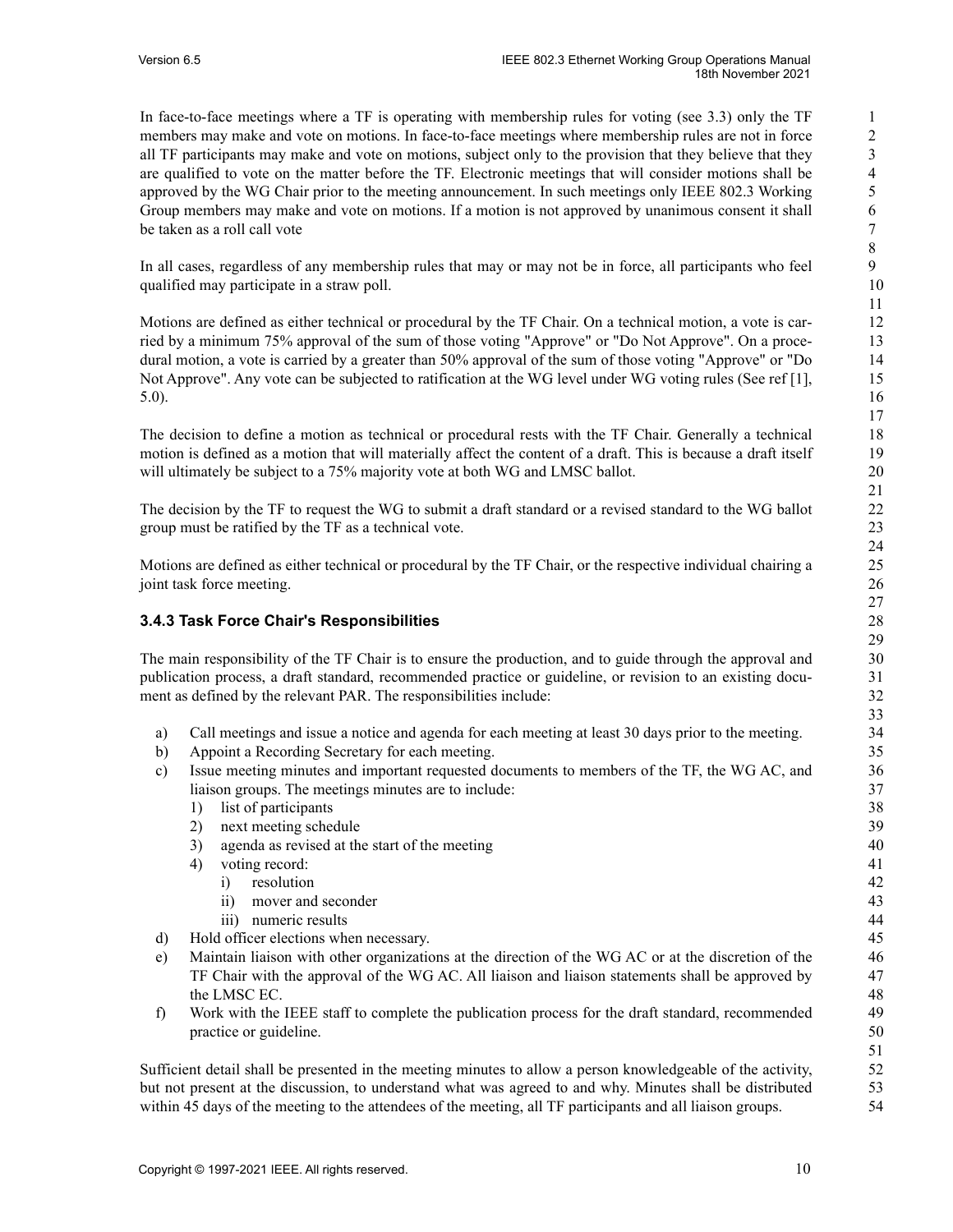#### <span id="page-11-0"></span>**3.4.4 Task Force Chair's Authority**

To carry out the responsibilities cited in Section [3.4.3,](#page-10-0) the TF Chair has authority to:

- a) Call meetings and issue meeting minutes.
- b) Decide which issues are technical and which are procedural.
- c) Establish TF rules beyond the WG rules. These rules must be written and all TF members must be aware of them.
- d) Assign/unassign subtasks and task leaders or executors, e.g. secretary, subgroup Chair, etc.
- e) Speak for the TF to the WG.
- f) Determine if the TF is being dominated by an organization or consortium, and, if so, raise the issue to the WG AC.
- g) Be representative of the TF during coordination and interaction with IEEE staff.

#### <span id="page-11-1"></span>**3.4.5 Precedence of Operating Rules**

If TF operating rules conflicts with the WG operating rules, then the WG operating rules shall take precedence.

#### <span id="page-11-2"></span>**3.5 Deactivation of a Task Force**

After the objective of the TF is complete, its charter expires and it is deactivated. The TF or the WG may deactivate a TF. If the TF has not completed its work within its allotted period of time, the TF can be disbanded by a vote of the TF or the WG. A deactivated TF is completely abolished.

## <span id="page-11-3"></span>**4. IEEE 802.3 Study Groups**

#### <span id="page-11-4"></span>**4.1 Function**

The function of a Study Group is to complete a defined task with specific output and in a specific time frame established within which they are allowed to study the subject. Once this task is complete the function of the SG is complete and its charter expires.

The normal function of an IEEE 802.3 Study Group (SG) is to draft a complete PAR and responses to the Critera for Standards Development (CSD) (see [4.5\)](#page-12-3) and to gain approval for them at the WG, LMSC EC, IEEE-SA New Standards Committee (NesCom) and the IEEE Standards Board. The decision of whether to utilize the WG, or to establish a new Working Group or Technical Advisory Group (TAG) to carry out work items recommended by a SG is made by the EC with due consideration of advice from the WG.

## <span id="page-11-5"></span>**4.2 Formation**

A SG is formed when enough interest has been identified for a particular area of study within the scope of the WG. The first step in the process is a call for interest. This can be made at the WG opening plenary by any member. Any request to make a call for interest shall be made to the WG Chair. This request shall be made at least 35 days in advance of the start of the WG plenary. A SG can then be initiated by vote of the WG and must be approved by the LMSC EC. During this approval process the LMSC EC decides whether a SG is within the scope of the WG, should be moved to another Working Group or should be set up as an Executive Committee Study Group (ECSG).